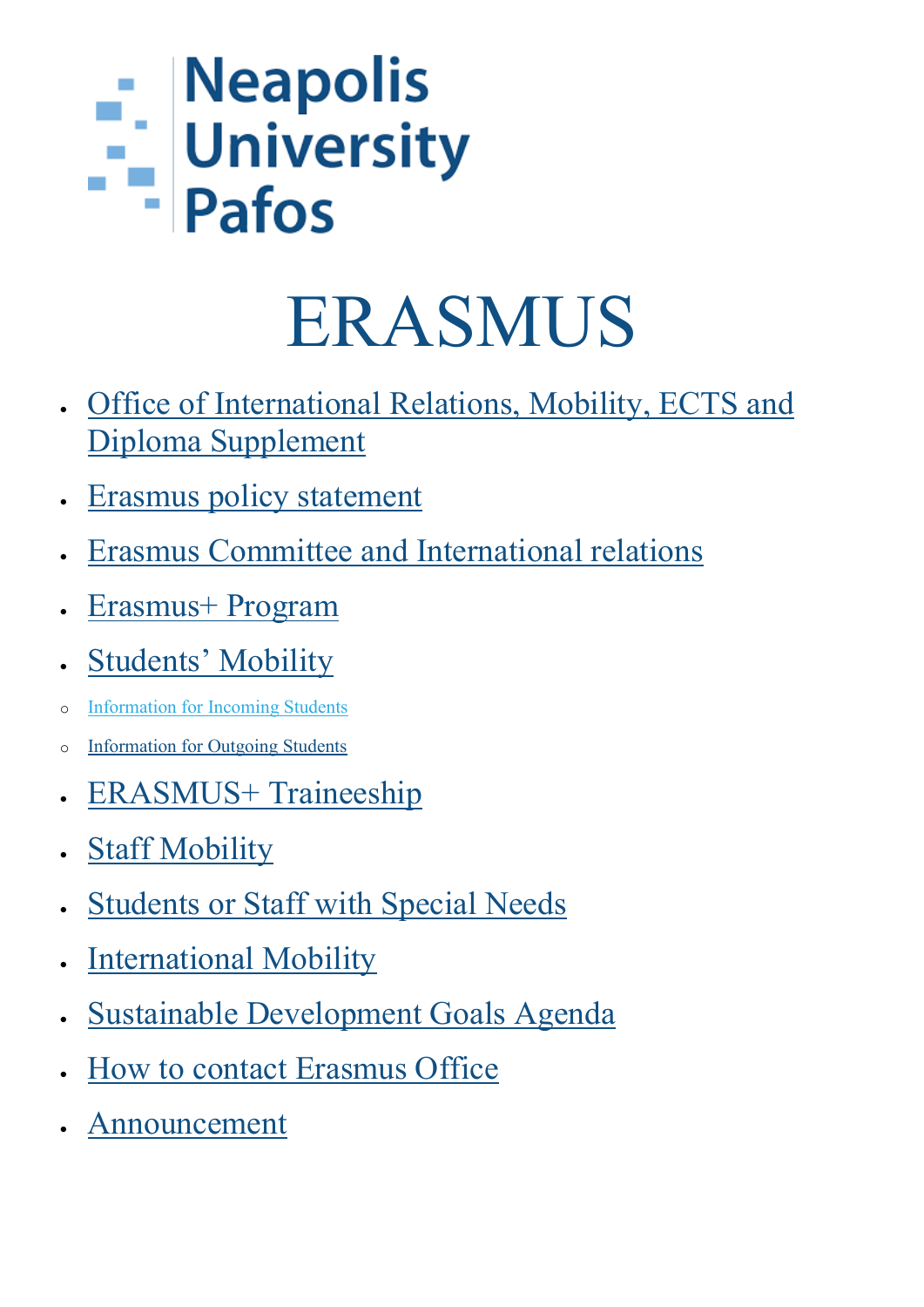# - Neapolis<br>- University<br>- Pafos

### Information for Incoming Students

Application Procedure for Incoming Students

- In order to be able to apply to Neapolis University Pafos as an incoming Erasmus Student, your home University must have an active Inter – Institutional Agreement with the corresponding academic department of NUP. Your Institutional Erasmus Coordinator will be able to explain to you in which University you may study as well as consult you on the courses you wish to attend.
- The next step is to download and complete the Application Form for Incoming students and send it by email at: g.christou@nup.ac.cy. Our Erasmus Officer will get back to you in order to guide you regarding the procedure to be followed. Keep in mind that the Application Form will be accepted only if your Home University has selected you as an Erasmus Student based on its criteria.
- With your application you must also attach:
- Copy of ID card/passport
- A copy of your European health card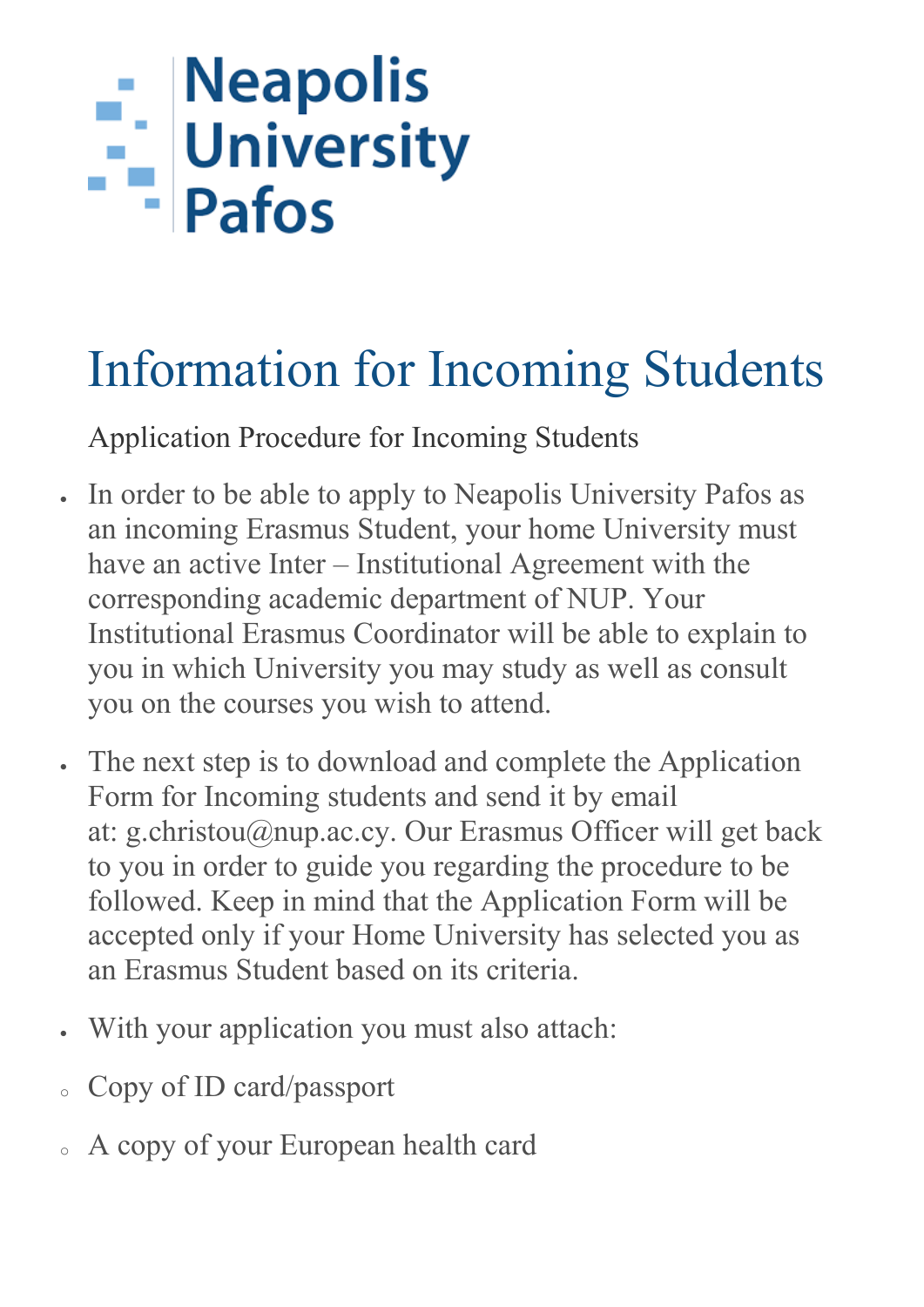## - Neapolis<br>- University<br>- Pafos

- Two copies of the Learning Agreement signed and stamped by your Home University Erasmus Coordinator
- Copy of your most recent transcript in English
- A confirmation of your current registration from your home University
- <sup>o</sup> A certificate of English Language proficiency

Once your application is approved by the Erasmus Office of NUP, you will receive a letter of acceptance by email, confirming your participation in the Erasmus Program of Neapolis University Pafos

#### Deadlines for Applications

- 30 June for students attending the 1 Semester or full academic year
- 30 October for students attending the 2 Semester

#### Orientation Courses

As soon as you arrive at Neapolis University Pafos , you will have the chance to attend an orientation course in order to take a tour around the University campus, to see the local area and meet the new culture. Our Erasmus officer will be responsible to give you any directions you need about Pafos as well as equip you with a map of the city, give you